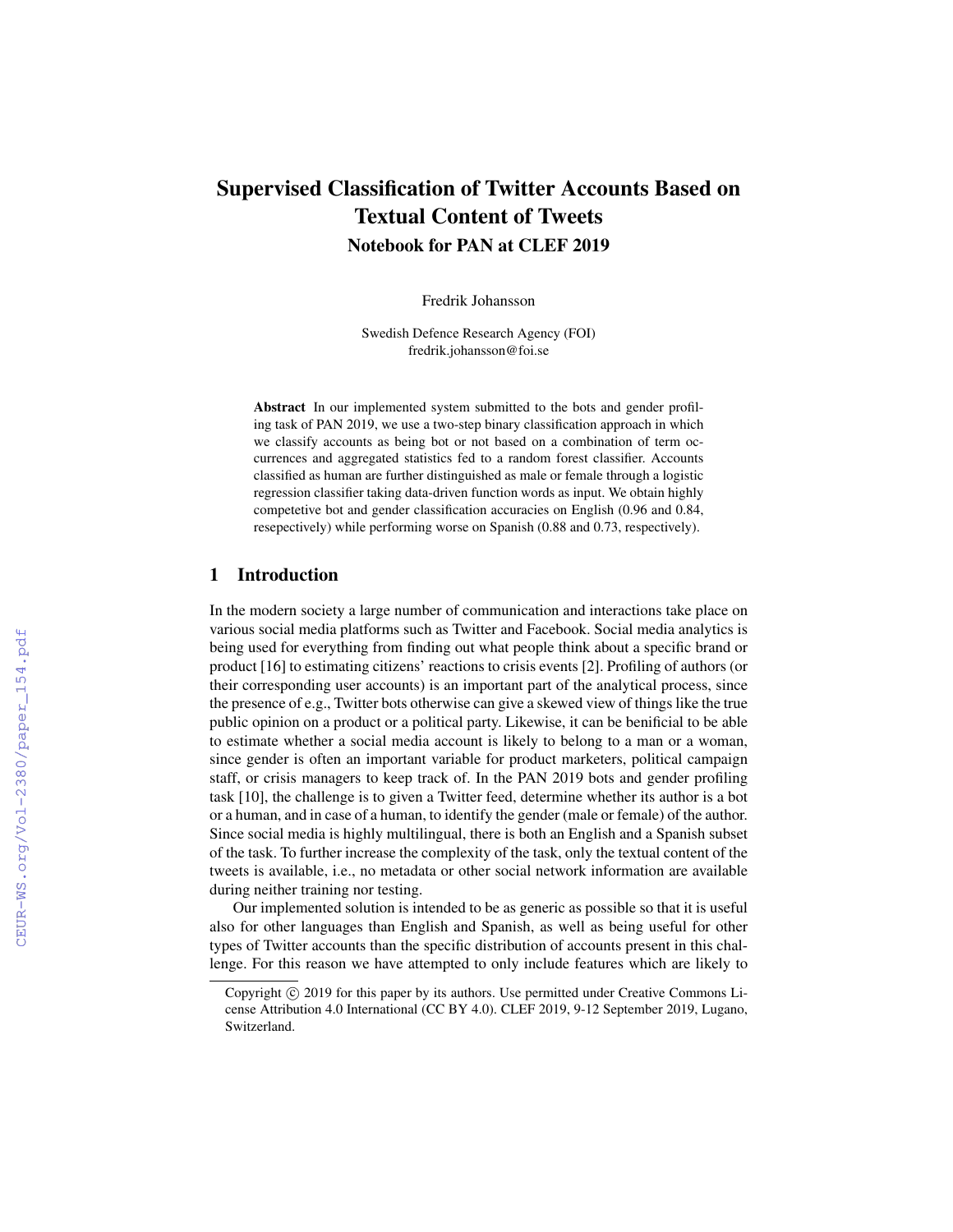generalize, rather than to only aim for as high predictive performance as possible on the PAN dataset. The rest of this paper is structured as follows. We start by giving a brief overview of related work in Section 2. In Section 3 we present the overall design choices of the implemented solution, such as how we have designed the classification problem to solve. Next, we are in Section 4 presenting the features and classifiers used in our implemented system. The obtained experimental results are described in Section 5 and we present overall conclusions in Section 6.

## 2 Related Work

Twitter is a social media platform on which bots have been present for a long time. There are several types of bots, ranging from spam bots to bots spreading malware and automated accounts used for various kinds of information operations in political and military conflicts [13]. An exhaustive overview of previous work on detecting bots on Twitter is outside the scope of this paper, but most of them rely on machine learning classifiers applied to metadata-based features such as account age, the used client, the ratio between followers and friends, the ratio between tweets and retweets, and average number of tweets per hour or day. One early example of such an approach in which the authors classify a Twitter account as being either human, bot, or cyborg is the work by Chu et al. [4]. In 2015, DARPA conducted a Twitter Bot Detection Challenge, in which participating teams were supposed to develop and test the effectiveness of their bot detection methods [12]. The participating teams used metadata-based features as those already discussed, but also network-based features such as degree centrality, number of accounts classified as bots in the cluster a user account belongs to, as well as contentbased features [12]. A last example of previous work on bot classification is [14]. They use a total of 1150 features, including features related to user metadata, friends, network, and timing. They also make use of content-based features such as frequency of POS tags and features related to sentiment. However, they restrict their work to Englishspeaking Twitter users.

Some previous work has also been devoted to gender classification of Twitter users. One well-known example is [3], in which the authors use the textual content as well as user metadata consisting of full name, user name, and the description from the user profile. The authors make use of word- and character-level n-grams. There have also been previous work on classifying Twitter accounts as male or female on PAN. However, this challenge has involved posted tweets as well as user images.

## 3 Overall Design Choices

A first design choice to make is whether to track the classification problem as a multiclass problem with the three possible classes *male*, *female*, and *bot*, or to treat it as a two-stage binary classification problem with classes *human*, *bot* and *male*, *female*, respectively. We have experimented with both versions, but have in the end decided to model it as a two-stage binary classification problem. The main reason for this is that we in our applied research work have several practical scenarios related to detection of information operations in which we have a need for classifying Twitter accounts as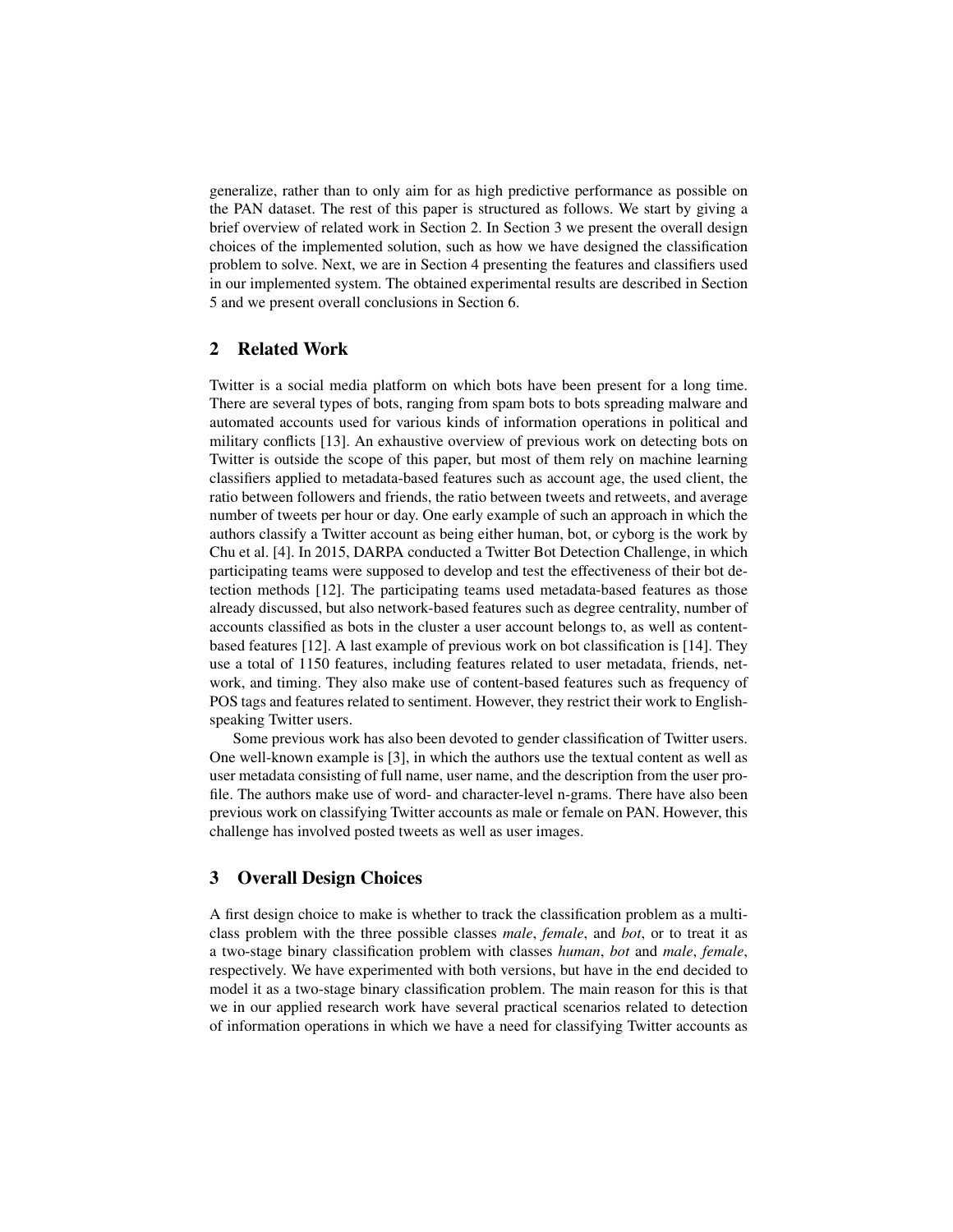being bot or not, and a few security-related applications in which we need to separate between male and female owners of Twitter accounts. However, we see few real-world examples in which we would like to be able to do both kinds of classification in the same scenario. Moreover, the task has been presented as a two-stage classification problem in the task description at the PAN web page. This being said, it is not obvious that this problem formulation will yield better results than a multi-class definition of the problem would result in.

In many classification problems the instances are classified independently of each other, but here the individual instances correspond to single tweets while the task is to classify the accounts or authors creating these tweets. Hence, there are two options:

- 1. To classify tweet by tweet and to somehow weigh these individual classifications into an aggregate classification of the Twitter account as such (e.g., by using majority voting).
- 2. To first calculate aggregate statistics from all tweets by a specific account and to use these as features on which classifiers can be applied directly.

We have in this work used the latter approach as we think there are many signs of Twitter bots which are not shown on the level of individual tweets, but which become more clear on an aggregate level. An example of this is how similar all tweets from a single Twitter account are. If all tweets are highly similar, this may be a good indicator of this account being a bot, but tweet similarity is not an available feature if classifying the tweets independently of each other. The specific features which have been used in our implementation are described more thoroughly in Section 4.

# 4 Implemented Features and Classifiers

Our implemented features and classifiers used for distinguishing between bots and humans are first described in Section 4.1. Next, we describe the features and classifiers used for distinguishing between male and female authors in Section 4.2.

# 4.1 Bot Classification

When designing our text-based bot vs. human features, we have thought about which metadata we previously have found useful for classifying Twitter accounts as bot or human in [13] and reasoned about how such features can be extracted or derived from the textual content alone when no metadata is available. Some of the first identified features on tweet level are tweet length (number of characters) and number of capital letters, as these are thought to be potential indicators for e.g., very basic spam bots. We then calculate aggregate statistics for  $max$ ,  $min$ ,  $avg$ , and std for an account based on the counts from the tweet level, since the classification is supposed to take place on account level rather than individual tweet level, as discussed previously. In the same manner, we calculate statistics based on serveral other counts:

- Number of URLs (number of words starting with "http")
- Number of mentions (number of words starting with "@")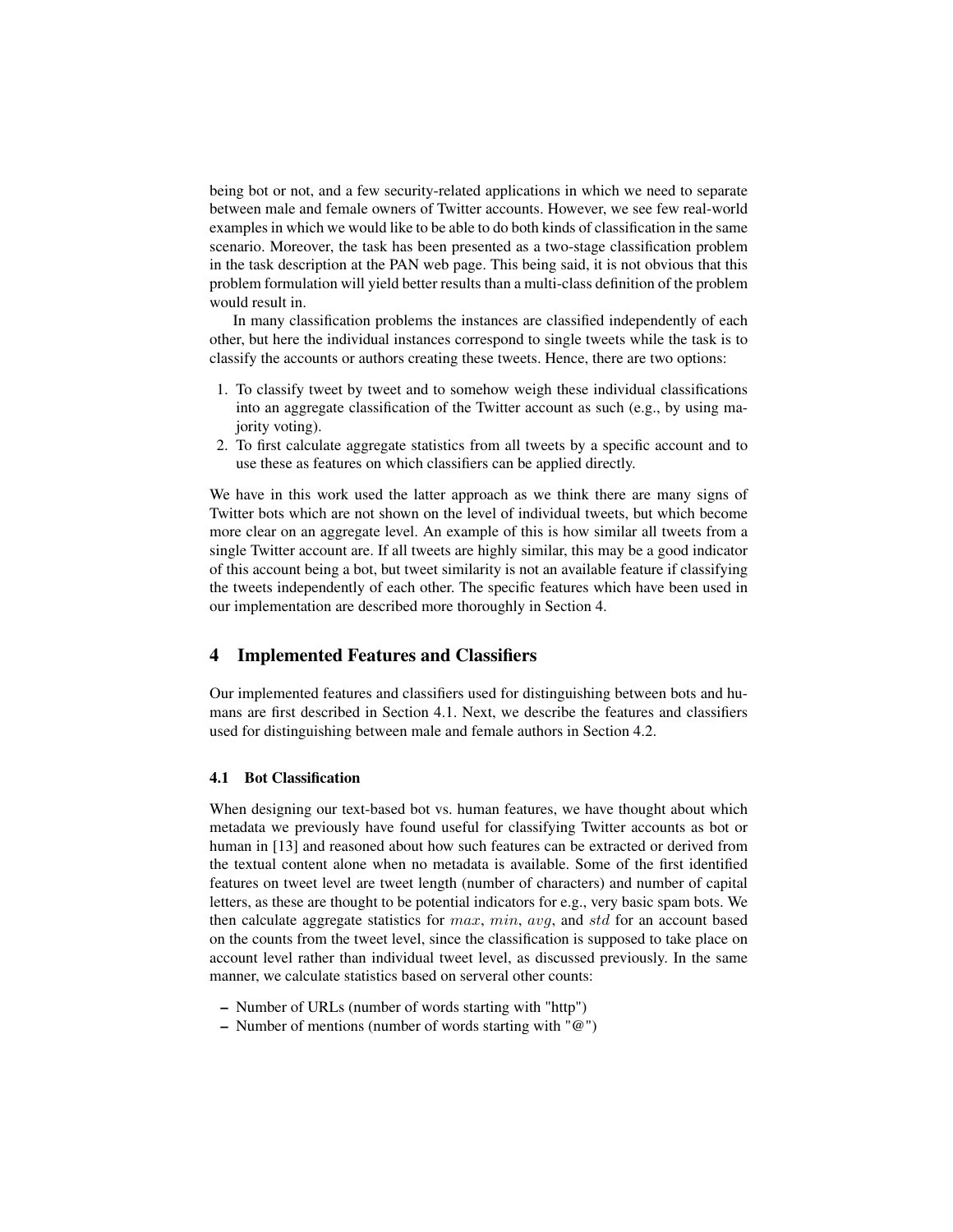- Fraction of retweets (number of tokens starting "RT")
- Number of lowercase letters

For all these features we can treat the tweets from a specific account independently from each other. However, we also think that bot behavior can be captured by measuring the similarity among subsequent tweets. For this reason we use the ordering in which the tweets from the same account appear in the dataset (assuming this corresponds to some time ordering) and calculate the edit distance (or more specifically the Damerau-Levenshtein distance [5]) between all consecutive tweets. These distanes are then aggregated into  $max, min, avg,$  and std features in the same way as the less complex features.

Finally, an important clue to whether a Twitter account is automated or operated by a human author is the actual wordings of the tweets. For example, tweets containing the word "VIAGRA" or "SALE" are probably more likely to have been created by a spam bot than a human. However, there is a great risk of overfitting to a particular type of dataset (reducing the possibility for real-world usage) unless care is taken to regularize or in other ways constrain the classifier's reliance on specific words. We have chosen to simply concatenate all tweets belonging to the same Twitter account and then apply tf-idf to the most common unigrams and bigrams. We have experimented with various choices of the number of features to extract from the tf-idf, but settled for 800, which is quite restrictive. Moreover, we have found term presence to work at least equally good as term frequencies, which further reduce the complexity of the extracted features. A higher number of extracted features could potentially have given better results on the unseen test set, but we decided to set it low in order to mainly keep words likely to generalize well also to other datasets. More modern natural language processing techniques such as word embeddings [7] or more sophisticated architectures such as Long Short-Term Memories (LSTMs) [6] or Transformers [15] would likely have given better results than a simple tf-idf, however, this have not been experimented with due to the rather long time it takes to run even simple classifiers on the TIRA [9] virtual matchines (on which the evaluation of the submitted solutions have to take place).

We have now presented all the used features for bot vs. human classification, but there are also various choices to be made on how to combine the features into actual classifications. One obvious way would be to combine all discussed features into a single feature vector onto which a single classifier is applied. The feature vectors from the tf-idf are, however, quite sparse compared to the aggregated statistical features and we have found that we get better performance if we first train a separate classifier on the tf-idf features only and then add the output from this first classifier as an extra feature to the rest of the statistical features. We have experimented with both the crisp class predictions as well as probability distributions over the different class labels and found that using the probability distributions as an extra feature to work slightly better on our hold-out test data. We have also experimented with various classifiers. In our final implementation of the submitted system we have used a logistic regression classifier (with regularization set to  $C = 1.0$ ) for the tf-idf features and a random forest classifier (with 500 estimators and a minimum of one sample per leaf) which have been applied to the combination of the class probability output from the logistic regression classifier and the aggregated statistical features.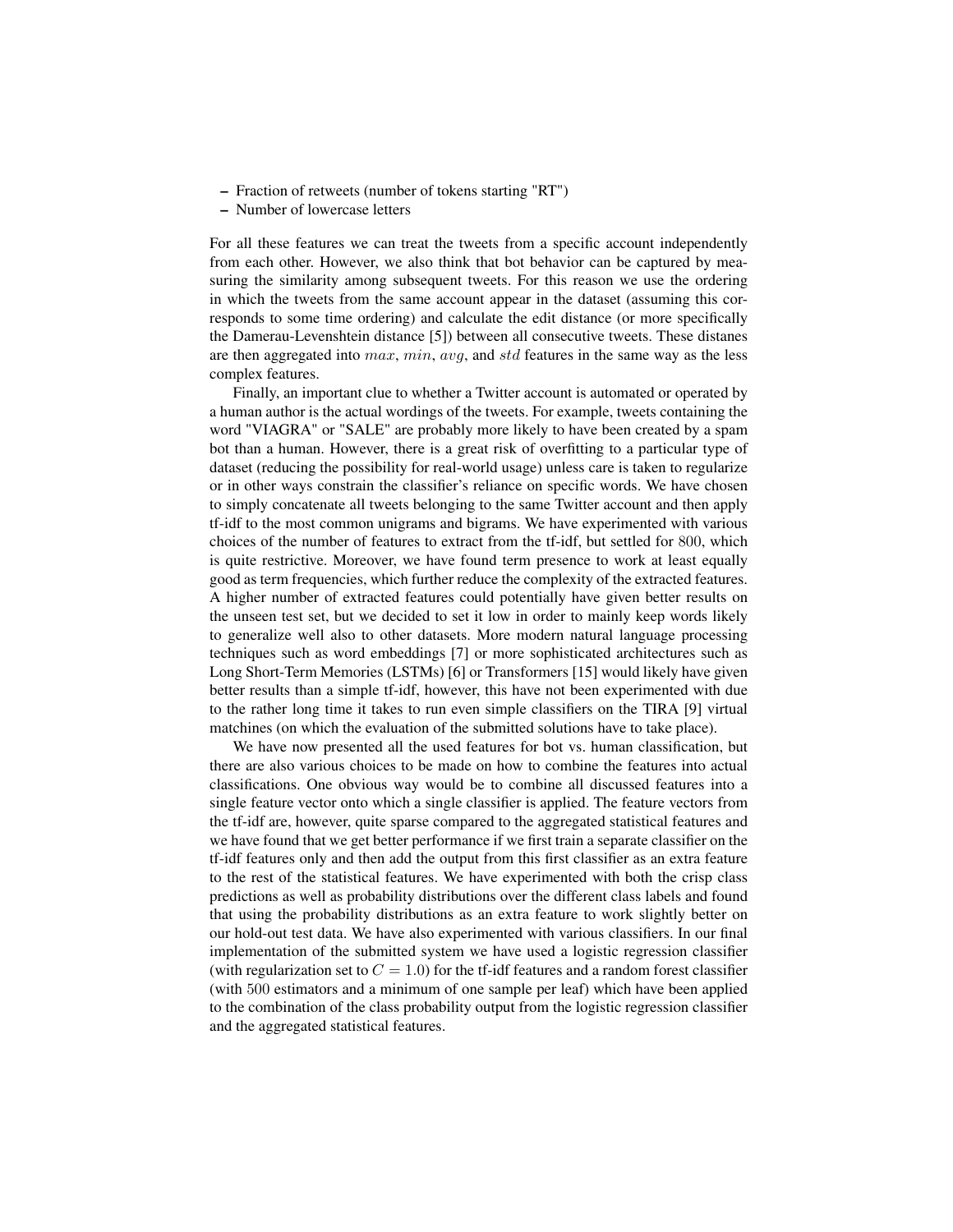#### 4.2 Gender Classification

For the Twitter accounts that are classified as human in the first step, we are in the next step applying a gender classifier intended to distinguish between male and female authors. For this problem we have experimented with the same features as described above. However, in the end we used only tf-idf, with the 300 most common lowercased word unigrams in the training set, as this performed better than if these features were combined with any of the other features describe above. Upon inspection it can be seen that these unigrams are basically corresponding to (data-driven) function words in the English and Spanish languages, respectively. Function words have previously been found to work well for gender classification, see e.g., [11]. Other features that have been shown to work well for gender classification of e.g., blogs are part-of-speech (POS) tags [1]. We have experimented with POS tags obtained using  $SpaCy<sup>1</sup>$ , however, the POS tagging takes some extra time and did not seem to provide any extra predictive power, so in the end we only used the tf-idf features described above for the final submission. These features are used as input to a logistic regression classifier (with regularization set to  $C = 1.0$ ).

### 5 Experimental Results

All the features and classifiers described in the last section have been implemented using scikit-learn [8]. In order to get an idea of what kind of features and classifiers that work well for the PAN 2019 bots and gender profiling task, we initially set aside a randomly selected subset of 10 percent of the English and Spanish Twitter accounts in the available dataset, respectively. This gave very high initial accuracies and F1-scores also for very basic algorithms. However, when discovering and utilizing the train/dev split recommended by the PAN organizers on their web page, more reasonable results were obtained. The reason for this difference is unknown to the author, but we assume it is a consequence of how the datasets have been collected or constructed. The numbers reported in this section have all been computed on the dev part of the dataset recommended by the PAN organizers, unless it is explicitly mentioned that the numbers have been achieved on the final submission through TIRA [9], i.e., pan19-author-profilingtest-dataset1-2019-03-20 (here after referred to as testset1) and pan19-author-profilingtest-dataset2-2019-04-29 (here after referred to as testset2).

When training the presented system on the train part and evaluating on the dev part of the train/dev dataset obtained as part of the PAN task, the results summarized in Table 1 were obtained.

When submitting the best performing version of the system to TIRA, the accuracies presented in Table 2 were obtained for the different languages and the different classification problems. Based on these results we can say that the classification of accounts as being bot or human is, as expected, an easier task than to discriminate between male and female authors. Moreover, it is also shown that the implemented system performs

<sup>1</sup> https://github.com/explosion/spaCy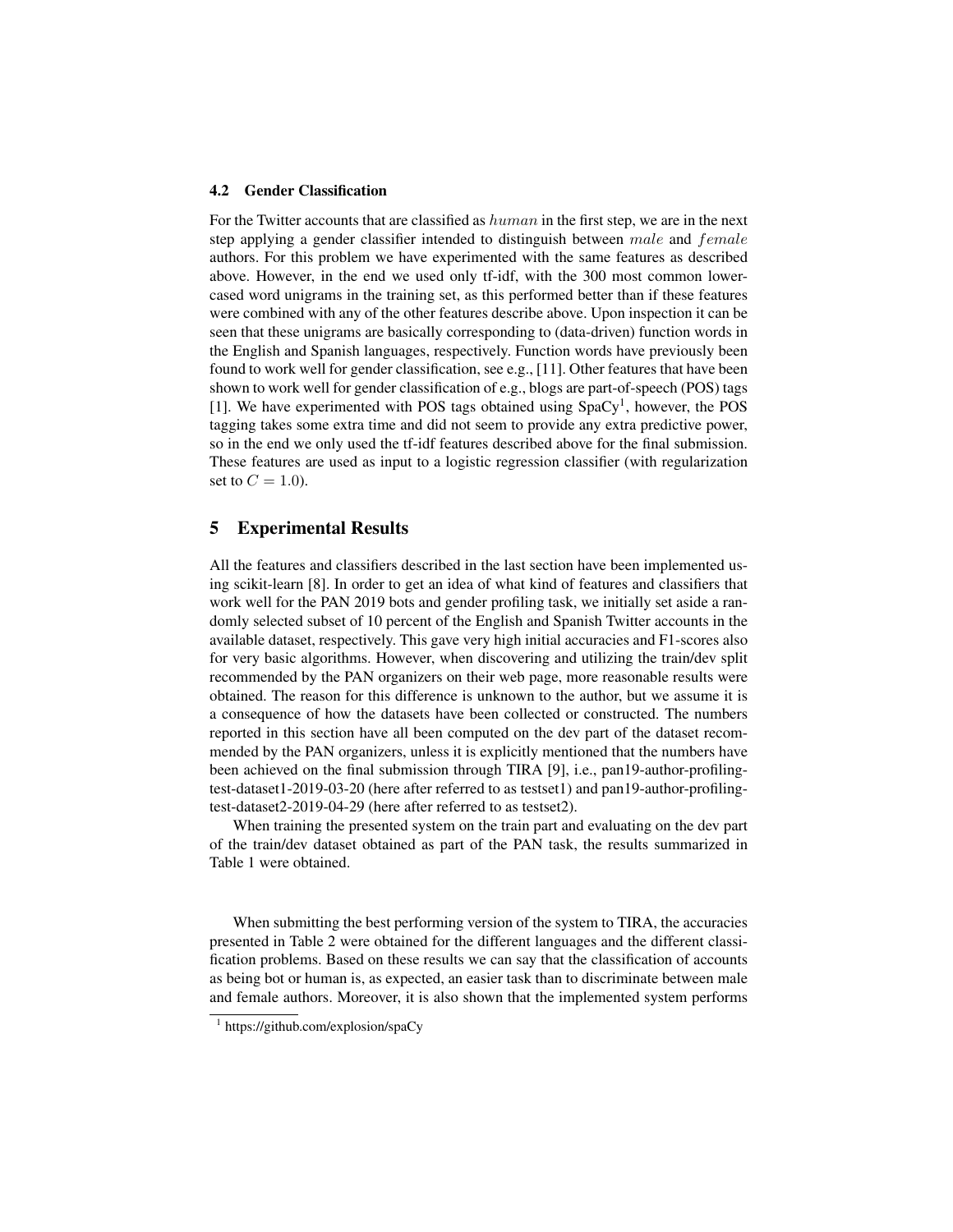| <b>Classification</b><br>task |    |       | Language Tf-idf features Tf-idf + statistical features |
|-------------------------------|----|-------|--------------------------------------------------------|
| <b>Bots</b> profiling         | en | 0.914 | 0.948                                                  |
| <b>Bots profiling</b>         | es | 0.865 | 0.892                                                  |
| Gender profiling en           |    | 0.752 | 0.713                                                  |
| Gender profiling es           |    | 0.648 | 0.617                                                  |

Table 1. Accuracies obtained on the bots and gender profiling tasks on the local evaluation.

Table 2. Accuracies obtained on the bots and gender profiling tasks on the TIRA test datasets.

| <b>Classification</b><br>task | Language testset1 testset2 |       |                 |
|-------------------------------|----------------------------|-------|-----------------|
| <b>Bots</b> profiling         | en                         | 0.958 | $ 0.960\rangle$ |
| <b>Bots</b> profiling         | es                         | 0.806 | $ 0.882\rangle$ |
| Gender profiling en           |                            | 0.792 | 0.838           |
| Gender profiling es           |                            | 0.606 | 0.728           |

significantly better on English than on Spanish for both the bots and gender prediction tasks, despite that we have not used any resources or features that are specifically designed for English.

If we compare the obtained accuracies to the other participating teams, it seems like the accuracy of our submitted bot classifier is performing better than all other teams on English, while it is only among the 15 best performing submissions on Spanish. On gender profiling it is among the top-5 submissions on English, while it is only among the 20 best performing submissions on Spanish. This clearly shows that our submitted system works well on English, while it underperforms on Spanish (and have plenty of room for improvement). When the obtained accuracy scores per language are averaged we obtain an average score of 0.852, yielding a final ranking of place 9 out of 55 participating teams.

# 6 Conclusions

Our submission to the PAN 2019 bots and gender profiling task relies on a two-step binary classification in which we first predict whether Twitter accounts are bots or not (i.e., human), and next predict whether the owners of the accounts classified as human are male or female. For both classifications we have made use of standard tf-idf features and mildly regularized logistic regression classifiers, but for the bot or not classification we have combined the output from the logistic regression classifier with many other statistical features derived from the textual content of the tweets, including Damerau-Levenshtein distance-based metrics and the number of retweets. These combined features have been input to a random forest classifier, which produced the best performance in our conducted experiments. In our performed local experiments we obtained accuracies of approximately 0.95 (English) and 0.89 (Spanish) on the bot classification task,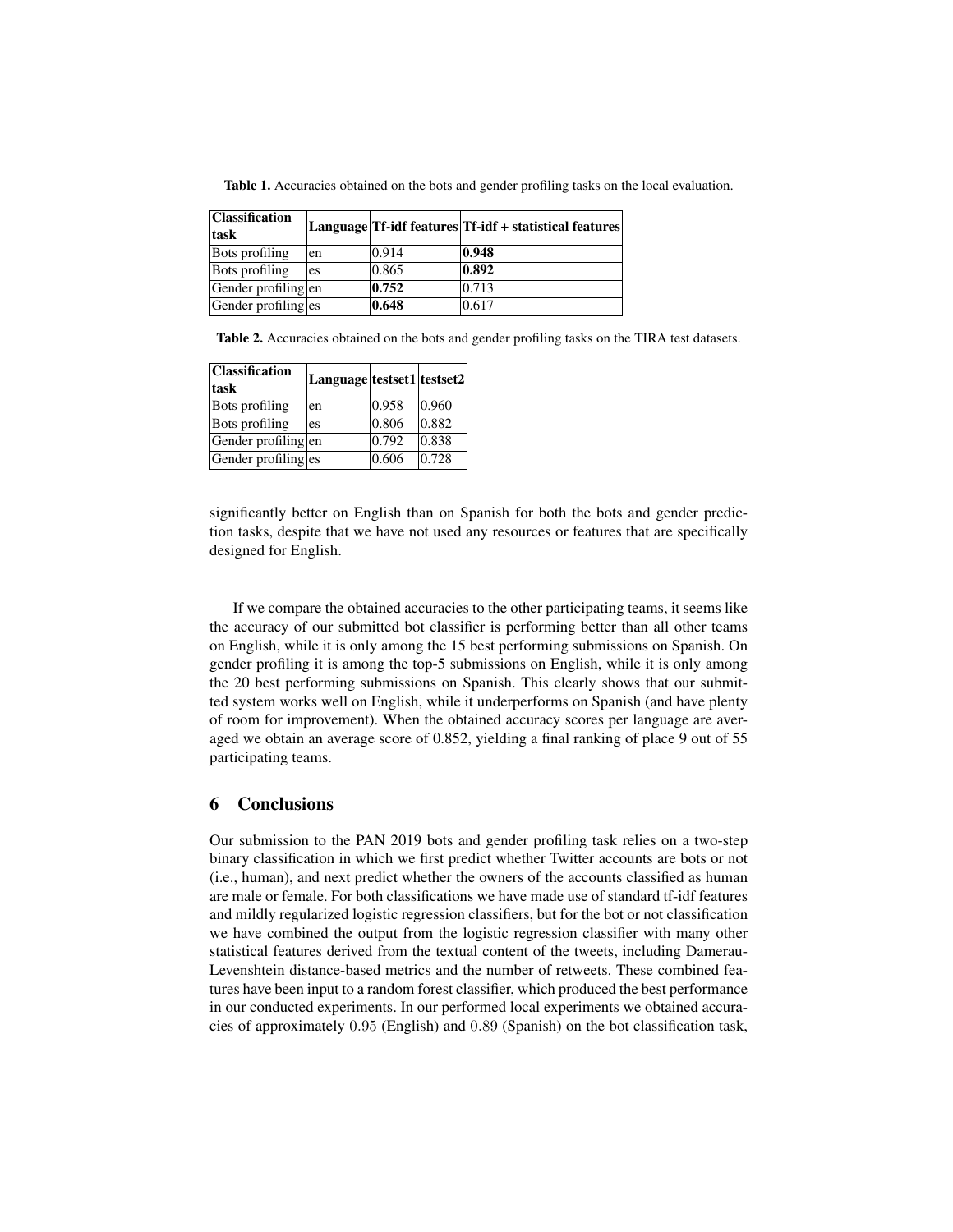and approximately 0.75 (English) and 0.65 (Spanish) on the gender classification task. When submitting the same models to TIRA and evaluating them on previously unseen test data we received results that were inline with these numbers as well.

Since we have used quite constrained features and have based them on reasoning about what kind of features that are likely to be useful for bot and gender classification, we expect the implemented system to be useful also in real-world settings and not only within the PAN competition. The basic nature of the implemented features and classifiers leave plently of room for improvement by using more state-of-the-art embeddings or deep learning architectures.

# Acknowledgments

This work was supported by the R&D programme of the Swedish Armed Forces.

## References

- 1. Argamon, S., Koppel, M., Pennebaker, J.W., Schler, J.: Mining the blogosphere: Age, gender and the varieties of self-expression. First Monday 12(9) (2007)
- 2. Brynielsson, J., Johansson, F., Jonsson, C., Westling, A.: Emotion classification of social media posts for estimating people's reactions to communicated alert messages during crises. Security Informatics 3(1), 7 (Aug 2014), https://doi.org/10.1186/s13388-014-0007-3
- 3. Burger, J.D., Henderson, J., Kim, G., Zarrella, G.: Discriminating gender on twitter. In: Proceedings of the Conference on Empirical Methods in Natural Language Processing. pp. 1301–1309. EMNLP '11, Association for Computational Linguistics, Stroudsburg, PA, USA (2011), http://dl.acm.org/citation.cfm?id=2145432.2145568
- 4. Chu, Z., Gianvecchio, S., Wang, H., Jajodia, S.: Detecting automation of twitter accounts: Are you a human, bot, or cyborg? IEEE Trans. Dependable Secur. Comput. 9(6), 811–824 (Nov 2012), http://dx.doi.org/10.1109/TDSC.2012.75
- 5. Damerau, F.J.: A technique for computer detection and correction of spelling errors. Commun. ACM 7(3), 171–176 (Mar 1964), http://doi.acm.org/10.1145/363958.363994
- 6. Hochreiter, S., Schmidhuber, J.: Long short-term memory. Neural Comput. 9(8), 1735–1780 (Nov 1997), http://dx.doi.org/10.1162/neco.1997.9.8.1735
- 7. Mikolov, T., Sutskever, I., Chen, K., Corrado, G., Dean, J.: Distributed representations of words and phrases and their compositionality. In: Proceedings of the 26th International Conference on Neural Information Processing Systems - Volume 2. pp. 3111–3119. NIPS'13, Curran Associates Inc., USA (2013), http://dl.acm.org/citation.cfm?id=2999792.2999959
- 8. Pedregosa, F., Varoquaux, G., Gramfort, A., Michel, V., Thirion, B., Grisel, O., Blondel, M., Prettenhofer, P., Weiss, R., Dubourg, V., Vanderplas, J., Passos, A., Cournapeau, D., Brucher, M., Perrot, M., Duchesnay, E.: Scikit-learn: Machine Learning in Python . Journal of Machine Learning Research 12, 2825–2830 (2011)
- 9. Potthast, M., Gollub, T., Wiegmann, M., Stein, B.: TIRA Integrated Research Architecture. In: Ferro, N., Peters, C. (eds.) Information Retrieval Evaluation in a Changing World - Lessons Learned from 20 Years of CLEF. Springer (2019)
- 10. Rangel, F., Rosso, P.: Overview of the 7th author profiling task at pan 2019: Bots and gender profiling. In: Cappellato, L., Ferro, N., Müller, H., Losada, D. (eds.) CLEF 2019 Labs and Workshops, Notebook Papers. CEUR Workshop Proceedings. CEUR-WS.org (2019)